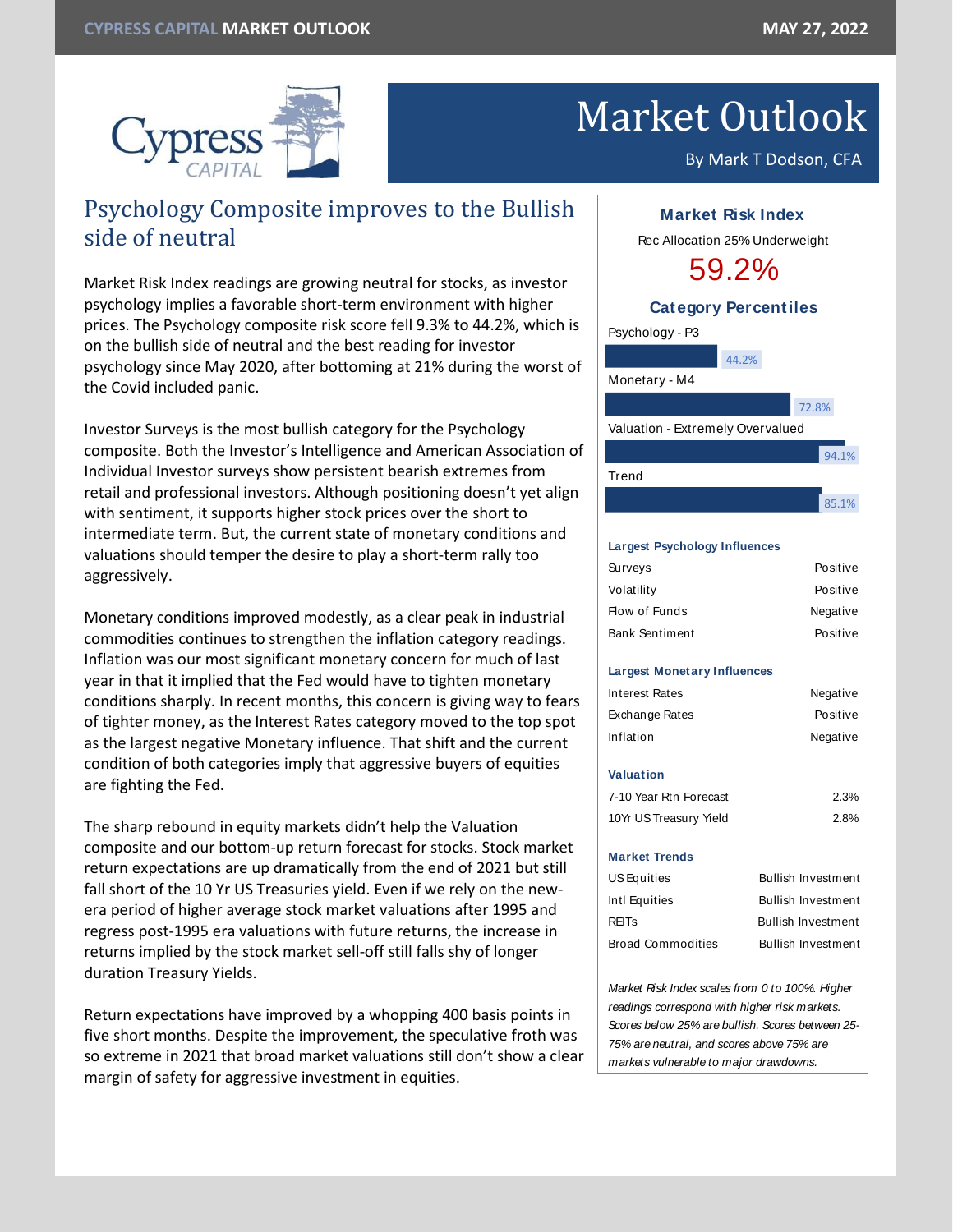#### **Charts of the Week**

#### **New Era – Best Fit Stock Market Valuation**

The chart below uses only average valuations after 1995 of our seven favorite valuation metrics and calculates a line of best fit with total returns over the ensuing ten years. A falling stock market has dramatically improved expected returns, from a -2.3% expectation at the end of 2022 to a +2% return today. That's more than 400 basis points in a matter of months. However, that still falls shy of the current return on Treasuries and is a testament to just how frothy the market had become in 2021.



#### **Household Allocations to Equities set new records in 2021.**

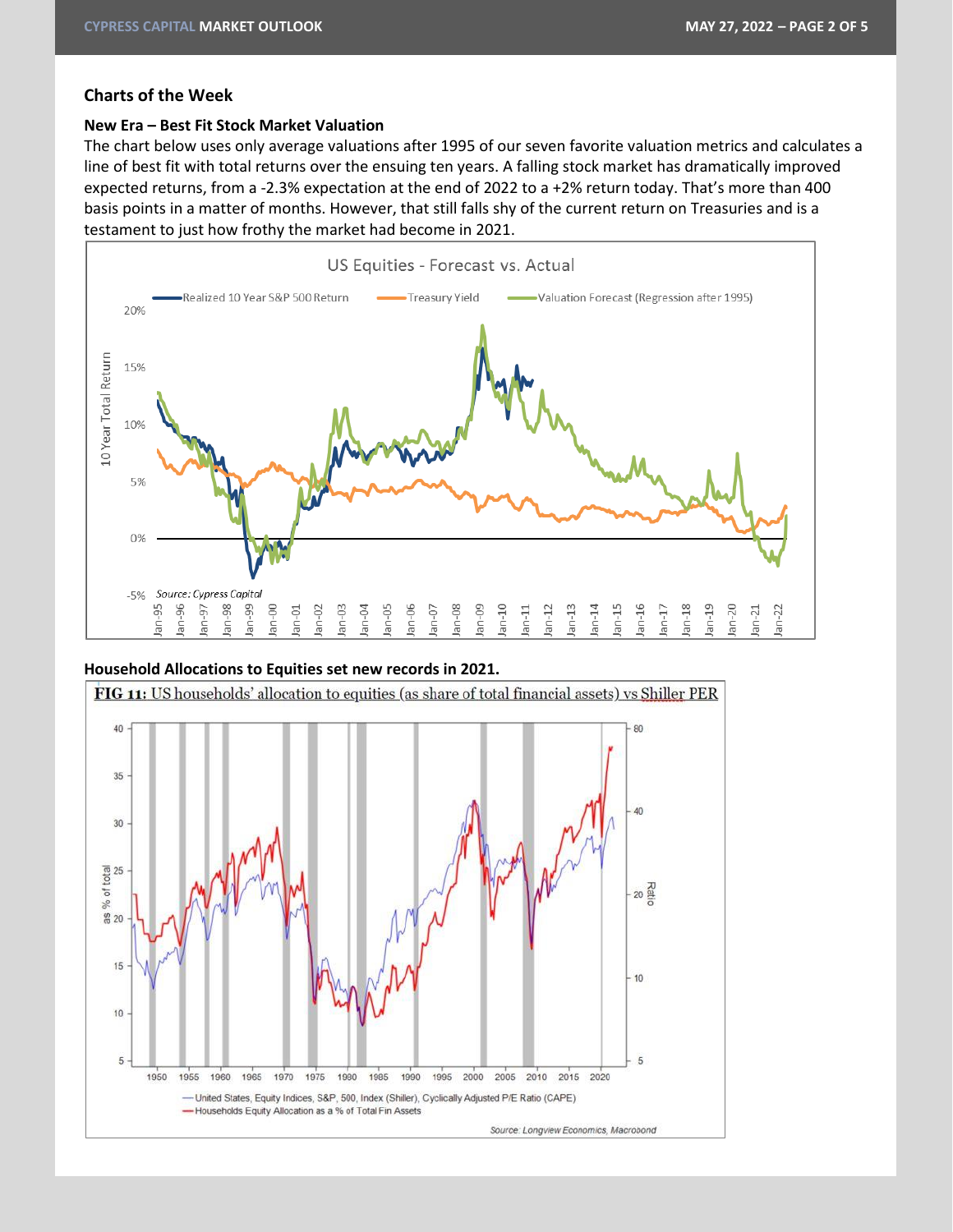## Inflation is running about 4% higher if calculated as it was prior to 1983, using actual home prices. What if Home Prices Were Still Included in Inflation?

Using an approximation of the original inflation calculation, an analysis by Full Stack Economics found that inflation today would be higher if home prices were still used instead of "owners' equivalent rent."



Source: Full Stack Economics based on calculations by Jonathon Hazell, Juan Herreño, Emi Nakamura and Jón Steinsson from "The Slope of the Phillips Curve: Evidence from U.S. States" published in The Quarterly Journal of Economics By The New York Times

*Source: New York Times*



#### **Retail investor drawdowns have been more severe than the broad market.**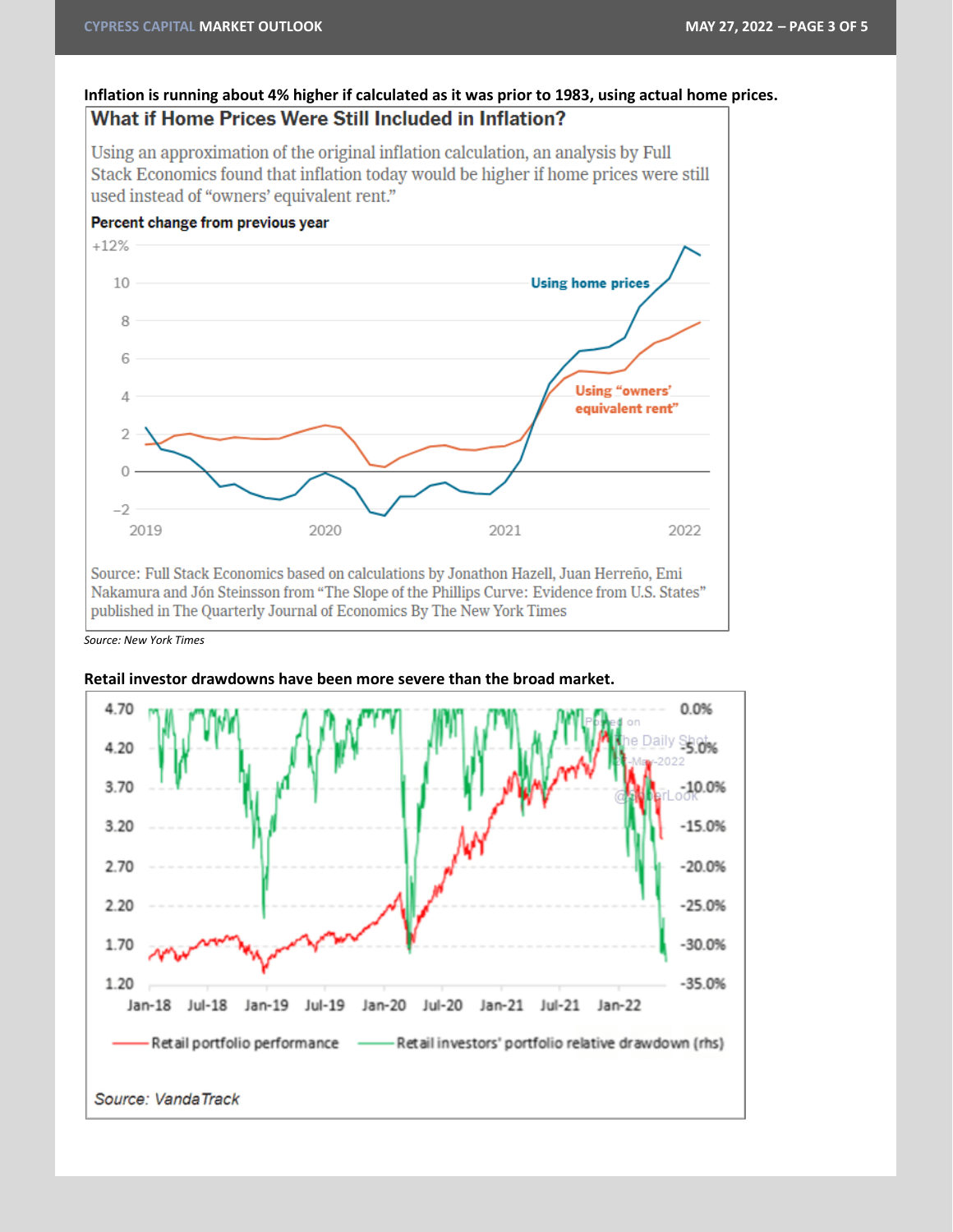## **The World is growing less flat - deglobalization talk hits a new high.**